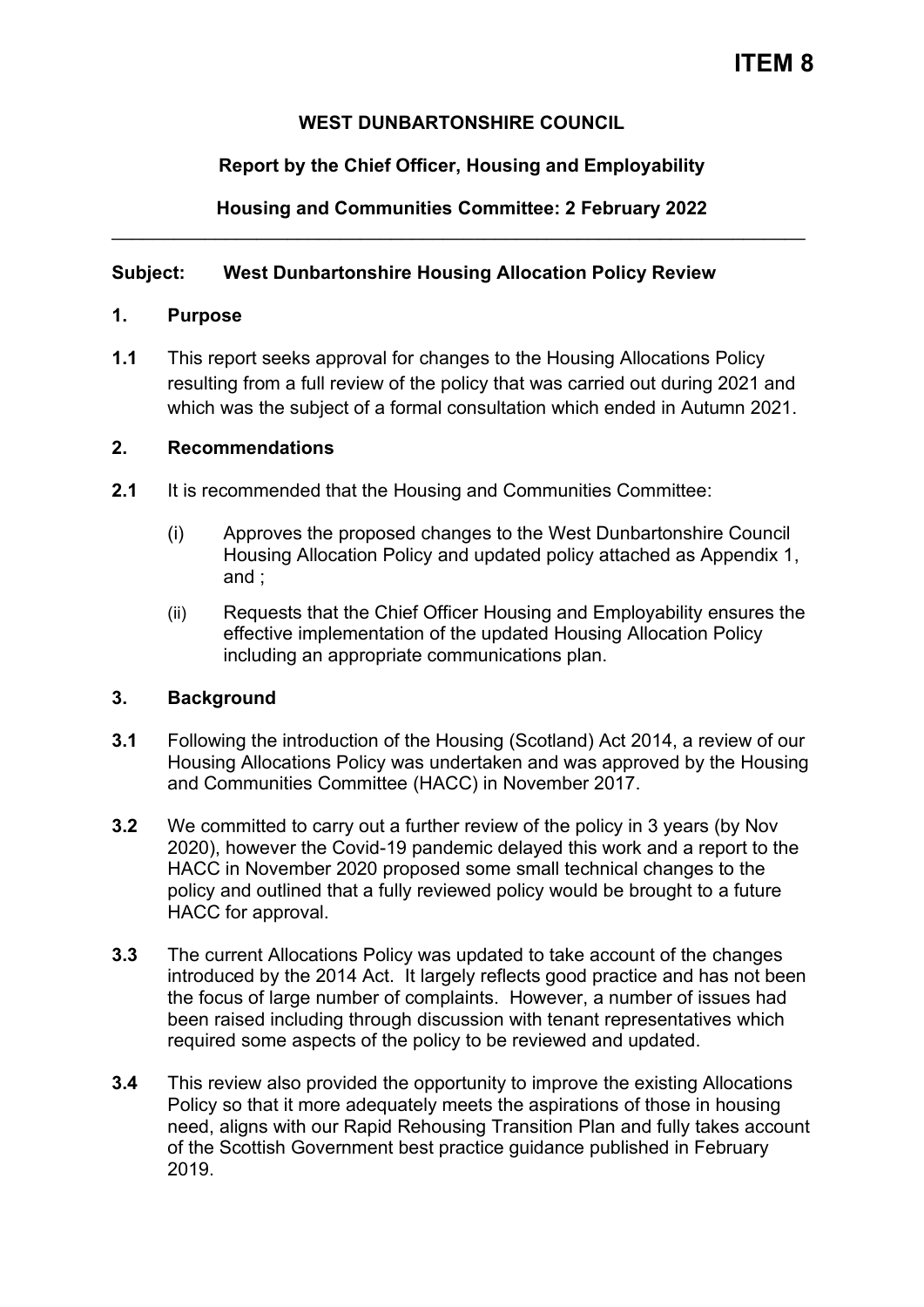## **4. Main Issues**

**4.1** The review process identified several areas where it was felt the policy could be improved and in June 2021 the Housing Improvement Board (HIB) agreed to consult with tenants, housing applicants and wider stakeholders on specific proposals to make changes to the policy.

### Under-occupation of existing Council properties

- **4.2 Issue:** Low numbers of existing council tenants who are currently underoccupying properties are applying for a transfer to a smaller property and few of these are actually being rehoused. Points currently being awarded for under-occupancy are not an adequate incentive to encourage more of our existing tenants to downsize and free up properties for larger families in housing need and on the housing list.
- **4.3 Consultation and feedback:** We asked the following question How supportive are you of the proposal to award more points to current and future transfer applicants who are under-occupying their properties? Feedback from the consultation showed clear support for this proposal with 73% of respondents being either very supportive or supportive.
- **4.4 Proposal:** It is therefore being proposed that we increase the points awarded for under occupancy for tenants applying to be rehoused to 20 points for each spare bedroom.
- **4.5 Benefits:** Increasing the number of transfer applications from households who are currently under-occupying and increasing the number of these households that are rehoused will free up more of the larger properties within our stock, which will enable us to better meet the evidenced need and demand currently on the housing list.

Doing more to increase access to housing for young people at risk of homelessness

- **4.6 Issue:** Youth homelessness is a key challenge and West Dunbartonshire is noted as a "youth homelessness hot spot" within the Scottish Government's statistics. Young people aged 16 to 24 make up 9.8% of the population in West Dunbartonshire, yet this age group accounted for 32% of all homeless presentations during 2020/21 (compared to a Scottish average figure of just 24%).
- **4.7 Consultation and feedback:** We asked the following question How supportive are you of the proposal to create a recognised pathway into housing for young people within our Allocations Policy? Feedback from the consultation showed clear support for this proposal with 64% of respondents being either very supportive or supportive.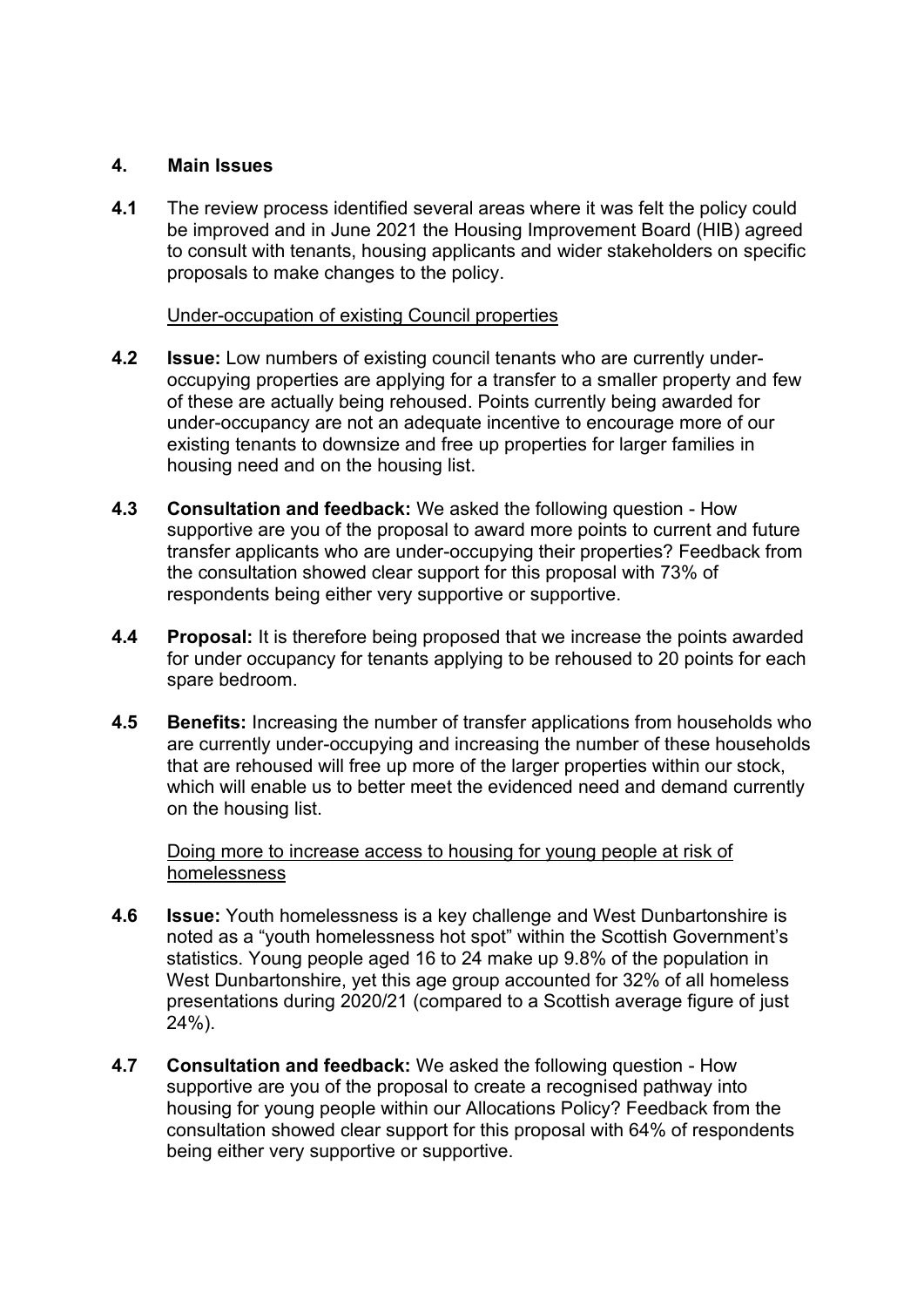- **4.8 Proposal:** That young people at risk of homelessness are created as an additional group given a reasonable preference within the Allocations Policy and a certain proportion of available properties is allocated to this group (this would be similar to our provision for Young Care Leavers and the expectation is that they would be sourced from live cases at risk of homelessness and that are engaging with the Council's Housing Options Service). This quota will be reviewed and updated annually as is the case with other groups given reasonable preference within the policy.
- **4.9 Benefits:** This would be a key system change in terms of initiatives to tackle youth homelessness and would align to our wider policy objectives outlined in our Local Housing Strategy and Rapid Rehousing Transition Plan. Our Care Leavers Housing Protocol has been cited as an example of best practice winning a COSLA Excellence Award in 2019 and if adopted will fundamentally positively impact in addressing the housing needs of young people. As with young people housed through a homelessness application we will ensure that the Homelessness and Housing Options service provide full resettlement support to young people also housed through this group and this would require to be resourced appropriately.

### Awarding of Medical Needs and Disability points

- **4.10 Issue:** The review of the Allocations Policy carried out looked closely at the issue of those with a medical need and their access to housing. The current approach is providing adequate access to housing for those applicants with a high and medium award, whilst those with a low award get little benefit in terms of being able to access housing. The review also highlighted that some Medical C awards have stipulations or recommendations such as 'applicant would benefit from a garden' or 'applicant would benefit from ground floor housing', however the subsequent points awarded is not adequate to secure this type of housing in a number of situations.
- **4.11 Consultation and feedback:** We asked the following question How supportive are you of the proposal to remove the low medical point category from our Allocations Policy? Feedback from the consultation for this proposal showed that more were supportive than unsupportive with 48% of respondents being either very supportive or supportive and 25% being either unsupportive or very unsupportive.
- **4.12 Proposal:** Whilst feedback showed that more were supportive of the proposal than were unsupportive, it is being proposed following discussion with tenant representatives that this should be implemented as part of a wider review of how we identify and allocate properties based on medical need. No policy change is therefore being recommended at this time but this wider review will be taken forward and recommendations for changes will be made at a future meeting of the Housing and Communities Committee.

#### Social/Relocation Points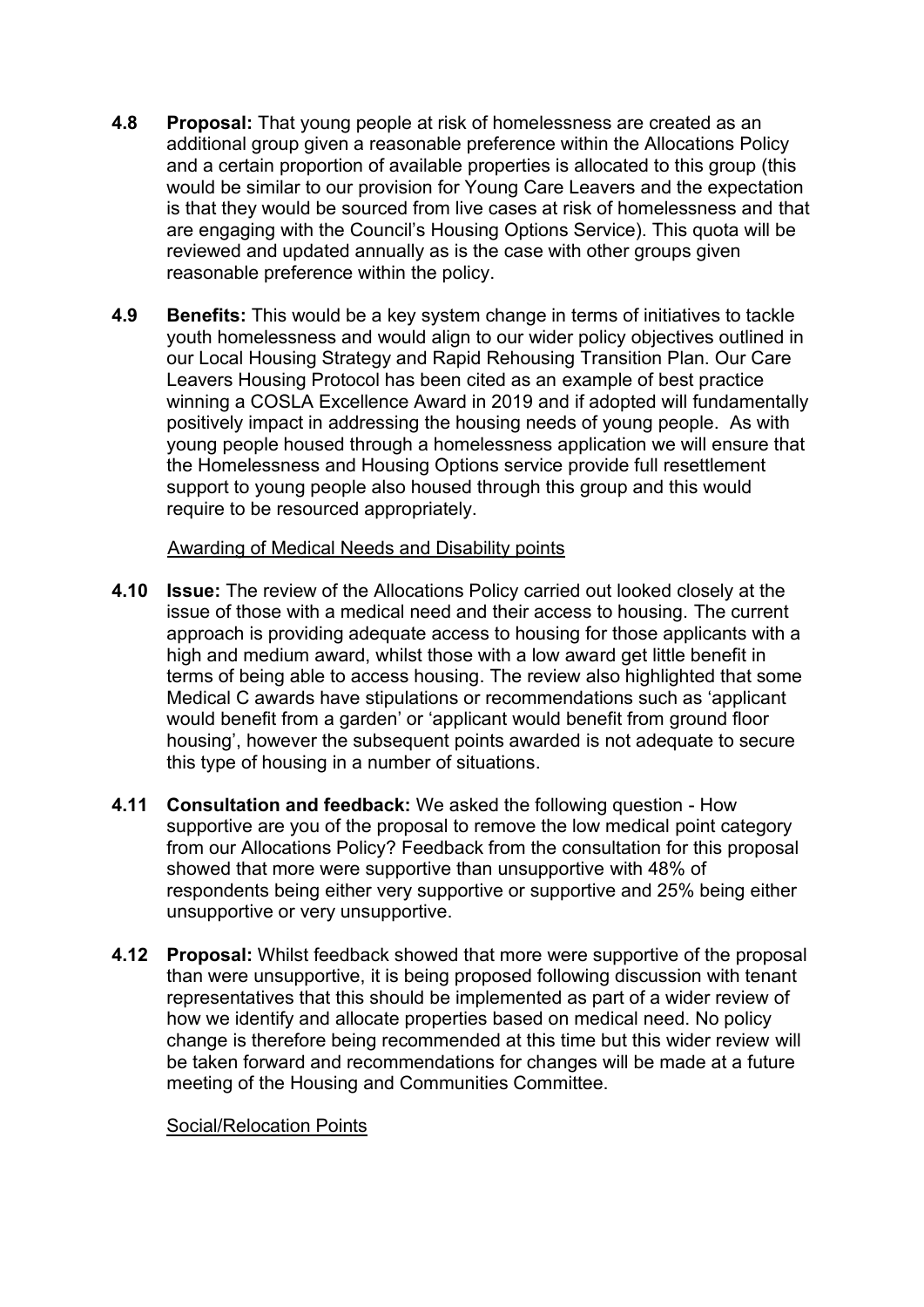- **4.13 Issue:** Our Allocations Policy currently awards Social/Relocation points including Incoming Worker points for applicants experiencing difficulty in travelling to work and living more than 30 miles from their place of work in West Dunbartonshire. Feedback suggests that the current requirement to live more than 30 miles from a place of work, means that many people working in West Dunbartonshire and looking to live in West Dunbartonshire do not qualify for these points but still face difficulties in terms of time and expense travelling to work.
- **4.14 Consultation and feedback**: We asked the following question How supportive are you of the proposal to remove the radius restriction for anyone who already works in West Dunbartonshire but doesn't live in the area? Feedback from the consultation showed support for this proposal with 47% of respondents being either very supportive or supportive and 21% being unsupportive or very unsupportive.
- **4.15 Proposal:** That the 30 mile qualifying criteria be removed and that all applications from those living outside of West Dunbartonshire are awarded Incoming Worker points.
- **4.16 Benefits:** This would support the wider Council objective of attracting more working people to live within the area, positively boosting the local economy and reducing travel time, costs and carbon impact for those who would benefit from such a change.

### Points for living in a multi-storey flat

- **4.17 Issue:** The current allocations policy awards points for households who live in a multi storey flat and have children under the age of 16 and wish to move to alternative accommodation. This does not reflect any housing need and suggests that this house type in itself is not suitable for households with children. Given that multi storey flats account for around 14% of our housing stock, that many households with children live in this house type and that multi storey flats continue to be allocated to households with children, it is felt that this is not reasonable and does not align with a needs based policy.
- **4.18 Consultation and feedback:** We asked the following question How supportive are you of the proposal to stop awarding the 10 points given to families in multi storey flats who wish to move out? Feedback from the consultation showed support for this proposal with 44% of respondents being either very supportive or supportive and 33% being unsupportive or very unsupportive.
- **4.19 Proposal:** That points awarded solely for living in a multi storey flat are removed from the policy. This change would not be applied retrospectively, meaning that this would only apply for new applications and that those applications on our housing list with these points would retain them and would not be adversely affected.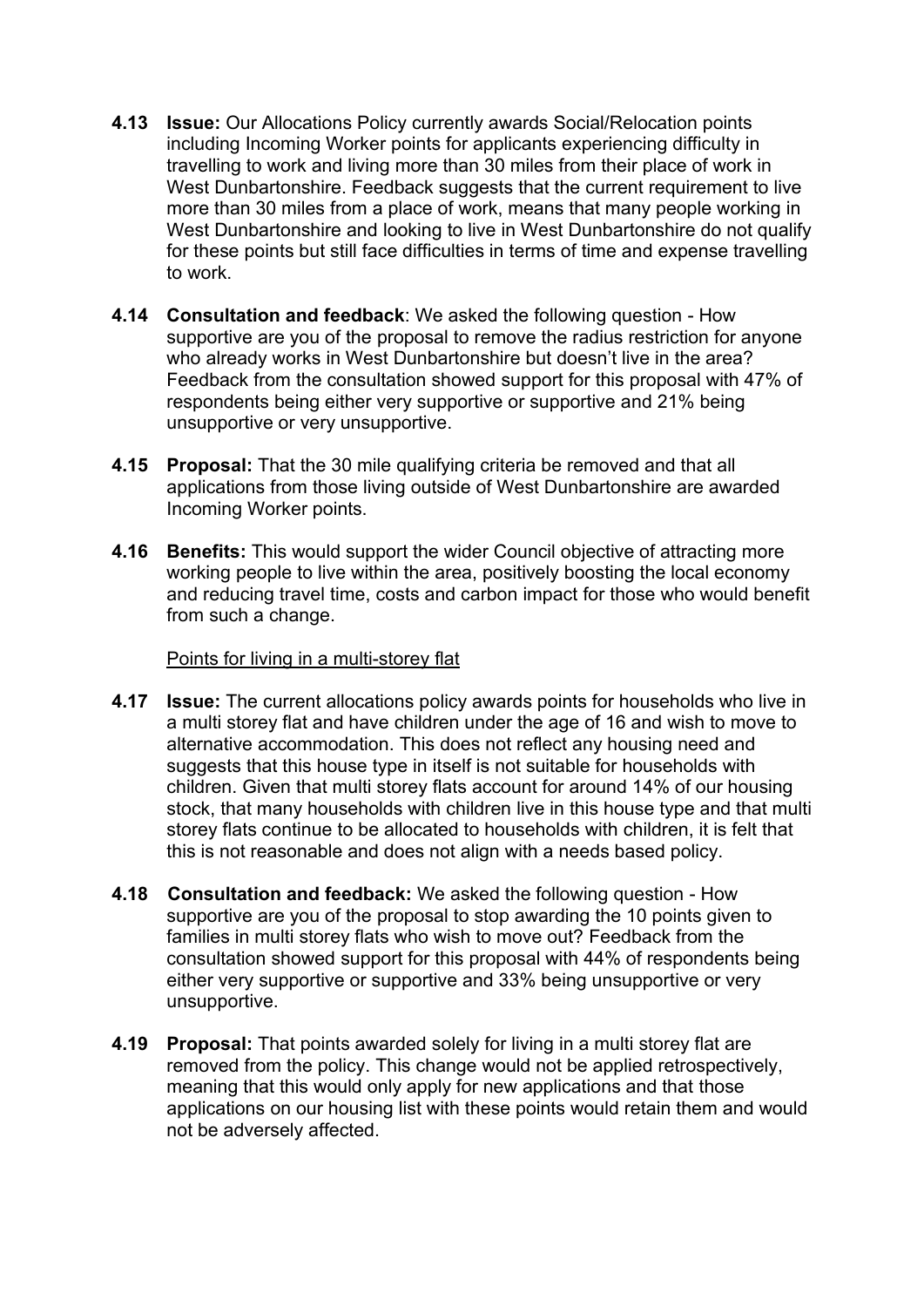**4.20 Benefits:** Removes the suggestion that this house type in itself is not a reasonable housing option for households with children and is consistent with the development of our High Rise Home Strategy which aims to ensure that this house type is a positive housing destination for our citizens. All households currently living in a multi storey flat and applying for rehousing will continue to have their application assessed and pointed according to the wider policy.

## **5. People Implications**

**5.1** There are no direct people implications from this policy as implementing and meeting the requirements of the policy will be delivered from resources within Housing and Employability funded from the Housing Revenue Account and the ongoing review of these to ensure successful delivery.

## **6. Financial and Procurement Implications**

**6.1** There are no direct financial or procurement implications as a result of this policy.

## **7. Risk Analysis**

**7.1** The reviewed and updated Housing Allocations Policy provides the Council with the opportunity to improve the existing system and more adequately reflect the demand for housing and the need to use flexibilities available to ensure that tenancies are as sustainable as possible.

## **8. Equalities Impact Assessment (EIA)**

**8.1** The updated policy has been subject to a full Equalities Impact Assessment and no significant issues were identified, this is available as a background paper to this report.

### **9. Consultation**

- **9.1** The review of the allocations policy was undertaken in close consultation with waiting list applicants, tenants and key internal and external partners.
- **9.2** The process included early consultation with waiting list applicants to find out about their knowledge of the Allocations Policy, their awareness of points they had been awarded, their likelihood of being rehoused and the review process we have in place to see if improvements could be made in any of these areas.
- **9.3** Staff representing relevant areas of the HSCP were involved in key staff working groups looking at areas of the policy that could be improved and contributing to the development of the proposals consulted on.
- **9.4** The formal consultation received 1615 responses (866 from WDC tenants, 465 from waiting list applicants, 216 from WDC residents, 51 from staff and 11 from partner organisations). Feedback from the consultation is outlined above